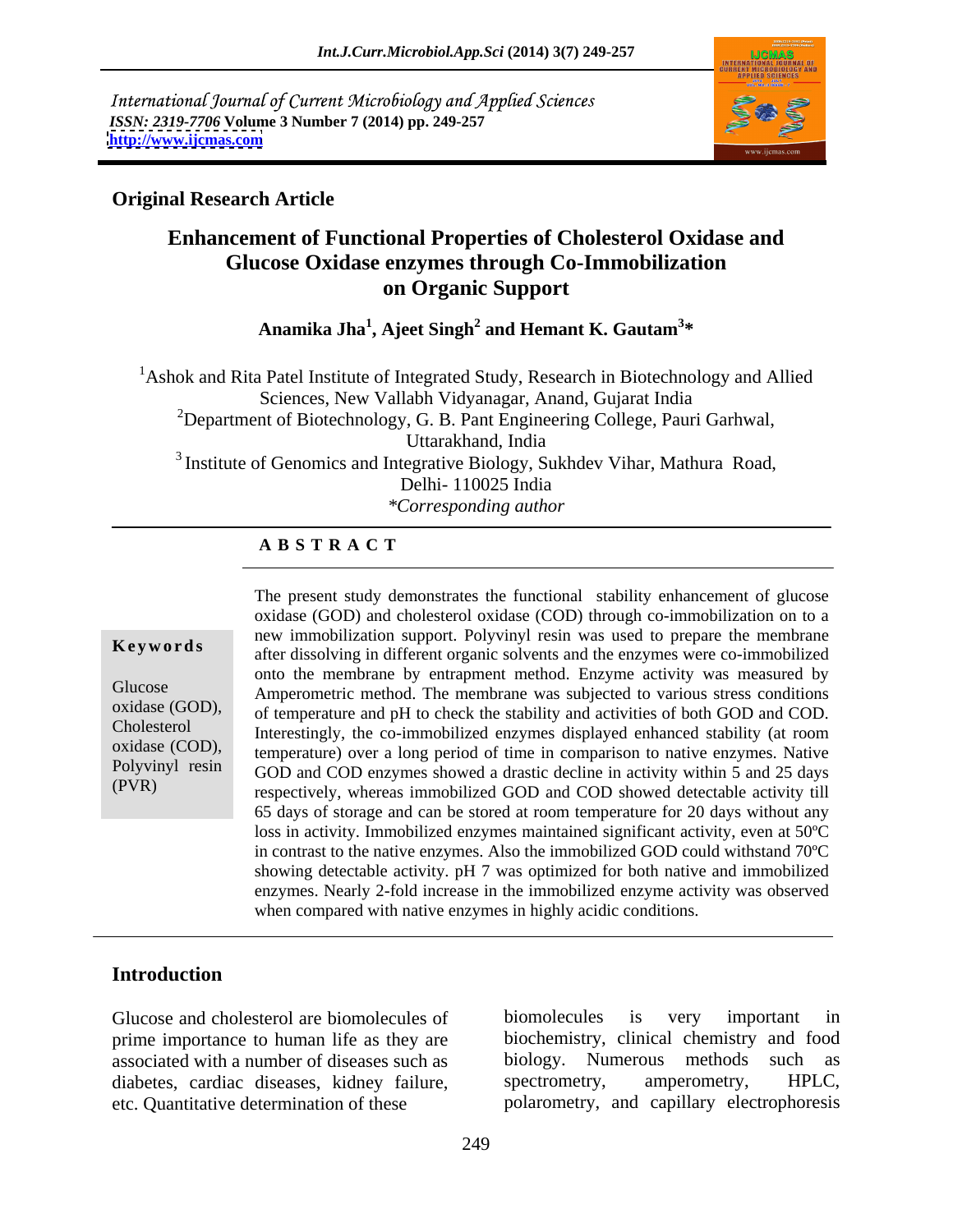for analysis have been reported. However, erefect for all enzymes. However, most of the current adopted methods are applications of enzyme immobilization have time consuming or costly. Biosensors containing enzymes have been widely enzymes and possibility of severe leaching applied in chemistry and biology due to their during long term operation. There are high sensitivity and potential selectivity, in different possible ways to overcome such addition to the low cost and the possibility problems. Firstly, to solubilize and modify of miniaturization or automation. Glucose the enzyme in such a manner that it retains oxidase (GOD) and cholesterol oxidase its maximum activity and entrap these (COD) are widely used for the determination modified enzymes in a suitable carrier. of glucose and cholesterol in body fluids and Secondly, to search for the new carrier removing residual glucose, cholesterol and materials for better enzyme activity after oxygen from beverages and foodstuffs (Yildiz et al., 2005).

Instability and high cost are restriction for serves as an effective choice to retain their the use of enzymes in the analytical maximum activities. This may be attributed methods. These problems can be partly to the fact that when an enzyme is overcome by immobilizing of these enzymes immobilized onto a polymer (either in on suitable matrices. Immobilized enzymes solution or in a hydrogel), drastic provides several operational advantages over environmental changes occur in the polymer free enzyme. It is possible to use a single conformation which significantly affects the batch of enzymes repetitively and stop the reaction by physical removal of immobilized Romero et al., 1987; de Velde et al., 2000; enzyme from the solution. Also, high Gautam and Kumar, 2008; Chauhan and enzymatic activity in a small volume, long life, predictable decay rate and elimination of reagent preparation are further advantages enzyme immobilization technology is in use (Yildiz et al., 2005, Kumar et al., 1999, since 1916 (Nelson and Griffin, 1916), yet Gautam and Kumar, 2008). Also the technology is still in progress (Trevan, 1980; small molecules in food as well as blood

immobilization and co-immobilization of the presence of organic solvents. It is supports (Braco et al., 1992; Kumar et al., 1999; Clark, 2004), as no single method is sensitivity to estimate glucose and

perfect for all enzymes. However, been limited due to the short life of the immobilization.

The immobilization of enzymes on polymers solution or in a hydrogel), drastic enzyme activity and substrate (Fernandez- Pundir, 2011).

of enzyme immobilization. Although separately has been variously reported the extensive development of this noble coimmobilization of COD with enzymes Juta et al., 2006). The enzyme peroxidase and other enzymes have been immobilization technology, which is an documented (Torabi et al., 2007; Tank et al., integral component of the biosensor design 2005; Chauhan and Pundir, 2011), but provides highly selective, stable and rapid hardly any attempt has been made to analytical method for the determination of coimmobilize COD and GOD. Thus, the samples. develop a single step process for the co-A number of methods are available for COD enzymes onto polyvinyl resin in the enzymes on different inorganic and organic hypothesized that the developed enzyme Immobilization of GOD and COD (Yildiz et al., 2005, Kumar et al., 1999, Gautam and Kumar, 2008). Also the other than GOD such as cholesterol esterase, present investigation was designed to immobilization of GOD and cholesterol presence of organic solvents. membrane will possess high selectivity and sensitivity to estimate glucose and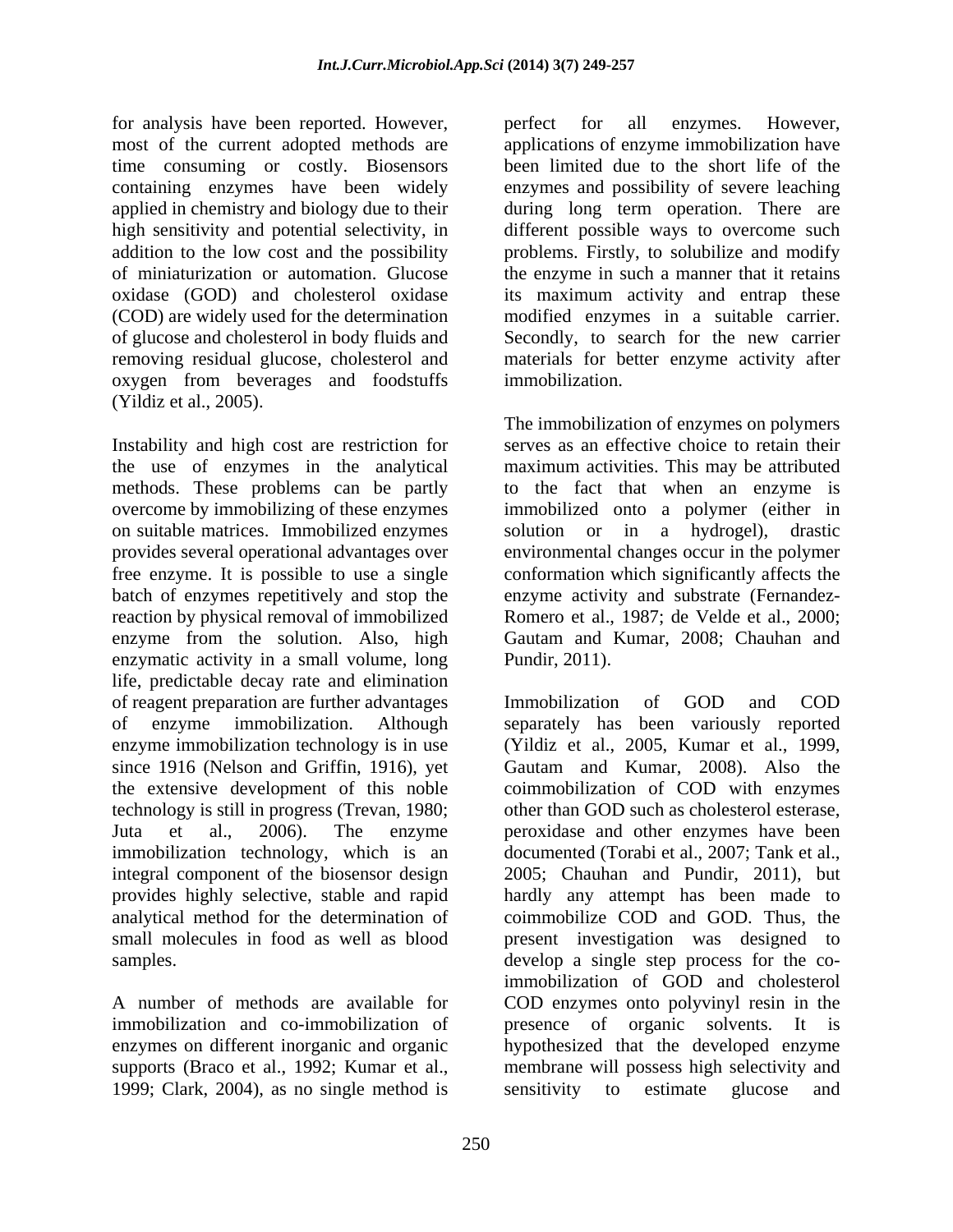cholesterol simultaneously in the serum and other food stuffs. COD Enzymes

E.C. 1.1.3.4; horseradish peroxidase (POD), E.C. 1.11.1.7) and Poly- vinyl resin (Commercial name Formvar) were reaction mixture contained 2.5 ml of dye purchased from M/S Sigma Chemicals (St. louis Mo, USA). The source of GOD was *Aspergillus niger*, whereas COD enzyme was extracted from *Rhodococcus* sp. All other reagents were of analytical grade and were purchased locally. Milli-Q Water was used for preparing reagents and buffers

# **Coimmobilization of COD and GOD Enzymes onto Poly-vinyl Resin Membrane** Cholesterol oxidase activity was measured

The membrane was prepared from 2 ml of  $4\%$  (w/v) poly-vinyl resin and chloroform the method described by Allain et al., 1974. and ethylene dichloride (1:1 ratio,  $v/v$ ). The The assay buffer mixture contained 400mM enzymes Glucose oxidase (GOD) and KH<sub>2</sub>PO<sub>4</sub>, 360mM KOH, 2.7mM EDTA dicholesterol oxidase (COD) (5 units/ml each)<br>sodium salt, 24mM 4-hydroxybenzoic acid, were added to the membrane mixture and stirred for two minutes at room temperature distribution of enzymes within the polymer. The polymerization was carried out at room temperature resulting the formation of a thin membrane with entrapped enzymes. This allowed to air dry for 4-6 hours. Any unbound enzymes (if present) were removed by washing the membrane with distilled water. The enzyme membrane was stored at room temperature for further studies. Extending the studies for further improving  $37^{\circ}$ C. Immobilized COD and GOD were the enzyme efficiency, this membrane was incubated with Glutaraldehyde (a cross linking agent) at different concentrations at room temperature as well as at  $4^{\circ}$ C.

### **Assay of Membrane Bound GOD and COD Enzymes**

**Materials and Methods Clucose oxidase activity was measured on** The enzymes (COD, E.C. 1.1.3.6; GOD, the basis of two step enzymatic assays.<br>Glucose is oxidized by glucose oxidase with (Millipore. Inc. Bedford, MA). 
nm. One unit of glucose oxidase was defined the basis of two step enzymatic assays. Glucose is oxidized by glucose oxidase with the formation of  $H_2O_2$  that is subsequently used by POD to oxidize o-dianisidine. The buffer (1% dye in 0.1M phosphate buffer, pH 6.0), 54 mg D-glucose, 10 units of horseradish peroxidase in total volume of 3.0 ml. The reaction was started by adding  $100 \mu l$ (10 units) of the enzyme solution. The light brown color of oxidized o-dianisidine was determined spectrophotometrically at 460 as the amount of enzyme producing one  $\mu$ mole of  $H_2O_2$  per minute at  $25^{\circ}$ C.

(at  $25\pm2^{\circ}$ C) to achieve a homogenous  $100, 5$  m/1 including and 20 units/1001iii immobilized enzyme membrane was started by adding 50 µl COD enzyme ranging from  $0.5\%$  to  $2.5\%$  for  $4-5$  hours free enzymes Cholesterol oxidase activity was measured by the method based on the conversion of cholesterol to 4 cholesten-3-one according the method described by Allain et al.,1974. The assay buffer mixture contained 400mM KH2PO4, 360mM KOH, 2.7mM EDTA di sodium salt, 24mM 4-hydroxybenzoic acid, 40.7mM -amino anti pyrine, 2g/l Triton X- 100, 5ml/l methanol and 20 units/100ml peroxidase. The substrate (cholesterol) was prepared in isopropanol and TritonX-100. The reaction mixture was prepared by adding 2.5 ml of assay buffer and 0.125 ml of substrate solution. The reaction was solution. The red color of 4-cholestene-3 one was measured spectrophotometrically at 500 nm for 5 min. One unit of cholesterol oxidase is defined as the amount of enzyme that converts  $1 \text{ \mu}$  umol of cholesterol/min at 37°C. Immobilized COD and GOD were also assayed for their activities in the similar manner as that of the free enzymes and 1X1 cm 2 enzyme membrane was used in place of free enzymes.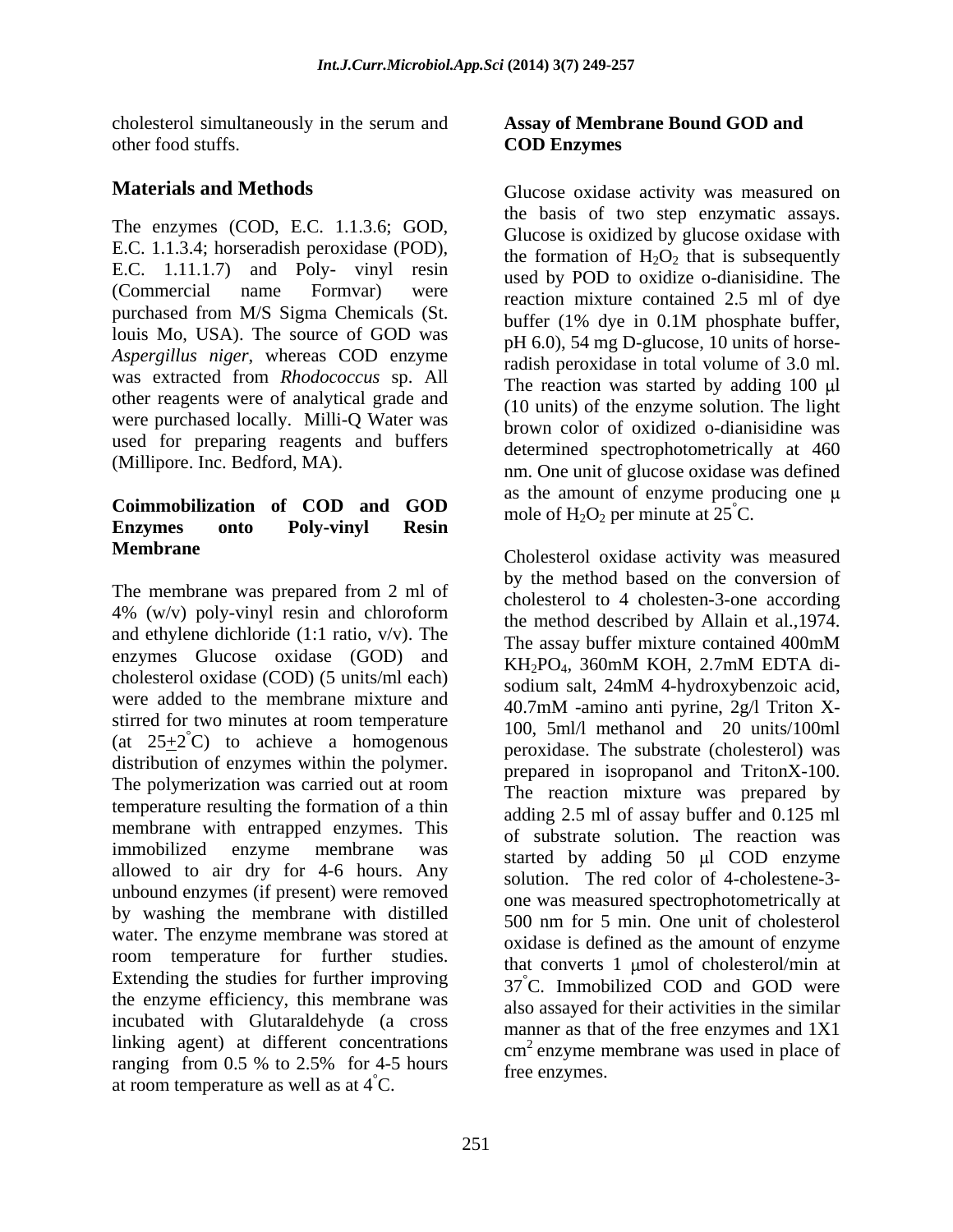environmental conditions such as extremes of temperature (10-80 $\degree$ C for 2 hours) and pH The same batch of the serum was further (pH 3.0-10.0). Characterization at analyzed by the commercially available preliminary level was also done to check the shelf-life of the enzyme membrane at room temperature in terms of enzyme activity. To **Results and Discussion** supplement the study, the response of enzyme membrane on Oxygen electrode was

# **Determination of Serum Glucose and Cholesterol with 'Enzyme Membrane'** uric acid etc. in blood and urine samples.

The glucose concentration was measured based on colorimetric assay by Loft and Turner (1975). In this method glucose is into gluconic acid and liberates hydrogen random screening of matrices and peroxide. The hydrogen peroxide reacts with 4-aminoantipyrine in presence of phenol and quinoneimnine, a pink colored compound which has absorption maxima at 505 nm. aminoantipyrene, 40mM phenol, 10 units selected polyvinyl resin for the of peroxidase, glucose oxidase in phosphate immobilized enzyme  $1x1 \text{ cm}^2$  and serum 100  $\mu$ l in place of glucose. The reaction mixture was incubated at 37 °C for 30 min and enzyme activity was measured at 505 and COD from the membrane was observed

**Enzyme Membrane Characterization** using enzyme membrane (1X1 cm<sup>2</sup>) instead **Studies** of free enzymes. The serum was pretreated For the characterization studies, both native phosphate buffer and used as a substrate. and immobilized enzyme membranes  $(1X1 \qquad \text{Serum} \t(100 \text{ µl})$  was used in place of  $\text{cm}^2$ ) were subjected to various cholesterol.  $^{2}$  were subjected to verious cholectoral ) were subjected to various  $^{2}$  instead ) instead with Triton X-100, isopropanol and sodium cholesterol.

> The same batch of the serum was further Enzo kit. (data not shown)

# **Results and Discussion**

also assessed by varying the GOD and COD polymers have been well documented concentrations (100 mg/dl to 800 mg/dl). (Chang, 1977; Karube et al., 1982; Juta et **Application Based Assays** enzyme membranes has been proposed for **Assay of Serum Glucose** These enzyme membranes are also useful in oxidized in the presence of GOD enzyme suitable method, it is necessary that a peroxidase enzyme and form <sub>present study was based on the strategy that</sub> The reaction mixture consisted of 0.1M remain active and stable up to several vears phosphate buffer,  $0.4 \text{ mM}$ <sup>4-</sup> (Leger and Matiasson 1999) Therefore we buffer (membrane in the case of presence of organic solvents. After several  $\frac{2}{2}$  and serum  $\frac{1}{2}$  and  $\frac{2}{2}$  and  $\frac{2}{2}$  and  $\frac{2}{2}$  and  $\frac{2}{2}$ ) and serum washing of the immobilized enzyme mixture was incubated at 37 °C for 30 min between No leaching of immobilized GOD nm. during the enzyme assay experiments. The **Determination of Serum Cholesterol** several folds when they were co-The total cholesterol in serum was measured in initiation in the samples were The methods of enzyme immobilization on al., 2006, Sumritta et.al.2013). Such type of the estimation of cholesterol, glucose, urea, uric acid etc. in blood and urine samples. These enzyme membranes are also useful in long term operation in bioconversions. However, suitable methods for effective coimmobilization of COD and GOD are not available. To explore the possibility of a random screening of matrices and optimization of the enzyme immobilization conditions should be carried out. Our present study was based on the strategy that enzymes behave differently in organic medium and once they are immobilized they remain active and stable up to several years (Igor and Matiasson, 1999). Therefore, we selected polyvinyl resin for the immobilization of GOD and COD in washings of the immobilized enzyme membrane, 80% enzyme retention was and COD from the membrane was observed individual enzyme activities were increased several folds when they were coimmobilized. Lower and upper detection limits of both enzymes in the samples were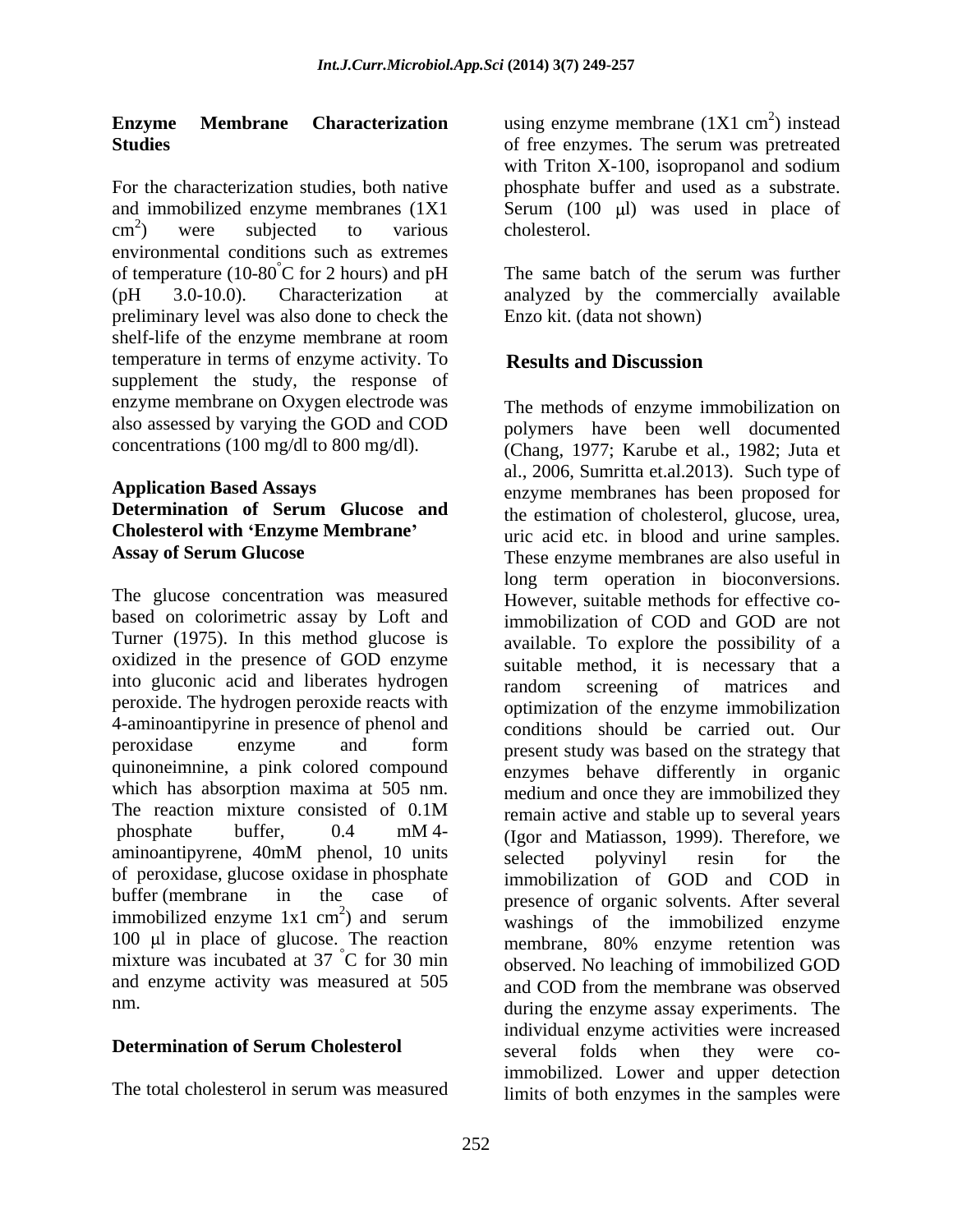### **Characterization of Enzyme Membrane**

# **Effect of Glutaraldehyde on Enzyme**

On the basis of earlier findings (Clair and Navia, 1992), it was suggested that interaction of cross linking agent with enzyme may alter its activity. It may either enhance the activity of the enzymes or may inhibit the activity due to its toxic nature. We used different concentrations of for the evaluation of enzyme membrane. Our results suggested that glutaraldehyde did not show any enhancement of enzyme activity and also did not inhibit the enzyme activities at lower concentrations (up to 0.25%). However, the higher concentrations (more than 0.25 %) showed an adverse

The stability of enzyme membrane was investigated by keeping it at room temperature (25 $\degree$ C) for 60 days. The stability of this membrane was determined in terms<br>of the retention of the enzyme activities It<br> **Oxygen Electrode** of the retention of the enzyme activities. It was found that the GOD and COD activity activities after 60 days at room temperature

The influence of temperature on the enzyme membrane was investigated by keeping the membrane at different temperatures ranging from  $10-80^{\circ}$ C for two hours. The enzymes entrapped in membrane were found to be  $(Fig. 5)$ . This membrane was used to more stable than native enzymes  $(Fig. 3)$  determine cholesterol and glucose more stable than native enzymes (Fig. 3).

50-140 mg/dl for GOD and 50-450 mg/dl Native COD activity declined sharply as the for COD. temperature was raised above  $10^{\circ}$ C, whereas **Membrane Significant** activity was maintained by °C, whereas immobilization of this enzyme enhanced the stability upto  $25^{\circ}$ C. Similarly, stability in °C. Similarly, stability in GOD activity was also enhanced from  $25^{\circ}$ C  $\rm^{\circ}C$ to 35 °C after the immobilization process. immobilized enzymes even at  $50^{\circ}$ C in  $\overline{C}$  in contrast to the native enzymes. Also, the immobilized GOD could withstand  $70^{\circ}$ C  $\rm^{\circ}C$ showing detectable activity.

## **Influence of pH on the Enzyme activity**

glutaraldehyde ranging from 0.25 to 2.5 % membrane at different pH levels, the effect on enzyme activity (Fig. 1). activity of the enzymes in both native and **Stability of Enzyme Membrane**  highly acidic conditions (pH 3) the To investigate the efficiency of enzyme membrane at different pH levels, the enzyme membrane was subjected to different pH buffers ranging from pH 3 to pH 10 as shown in Fig. 4. Surprisingly, the results suggested that immobilized enzymes retained good activity in both acidic and alkaline (pH 5.0 to pH 8.0) conditions when compared to native enzymes. Maximum immobilized state was found at pH 7. In immobilized enzymes showed nearly 2-folds increase in the enzyme activity when compared with native enzymes.

### **Response of Enzyme Membrane on Oxygen Electrode**

decreased after 20 days and retained 50% The co-immobilized enzyme membrane was (Fig.2). different concentrations of glucose and **Effect of Temperature on Enzyme** decreasing and as a result of oxygen **Membrane**  consumption and finally achieved the The co-immobilized enzyme membrane was attached to the oxygen electrode. When cholesterol were used the current starts stationary phase. The result suggested that enzyme electrode responded differently on glucose and cholesterol standard solutions. The standard curve showed linearity up to 700 mg/dl in case of glucose and cholesterol (Fig. 5). This membrane was used to determine cholesterol and glucose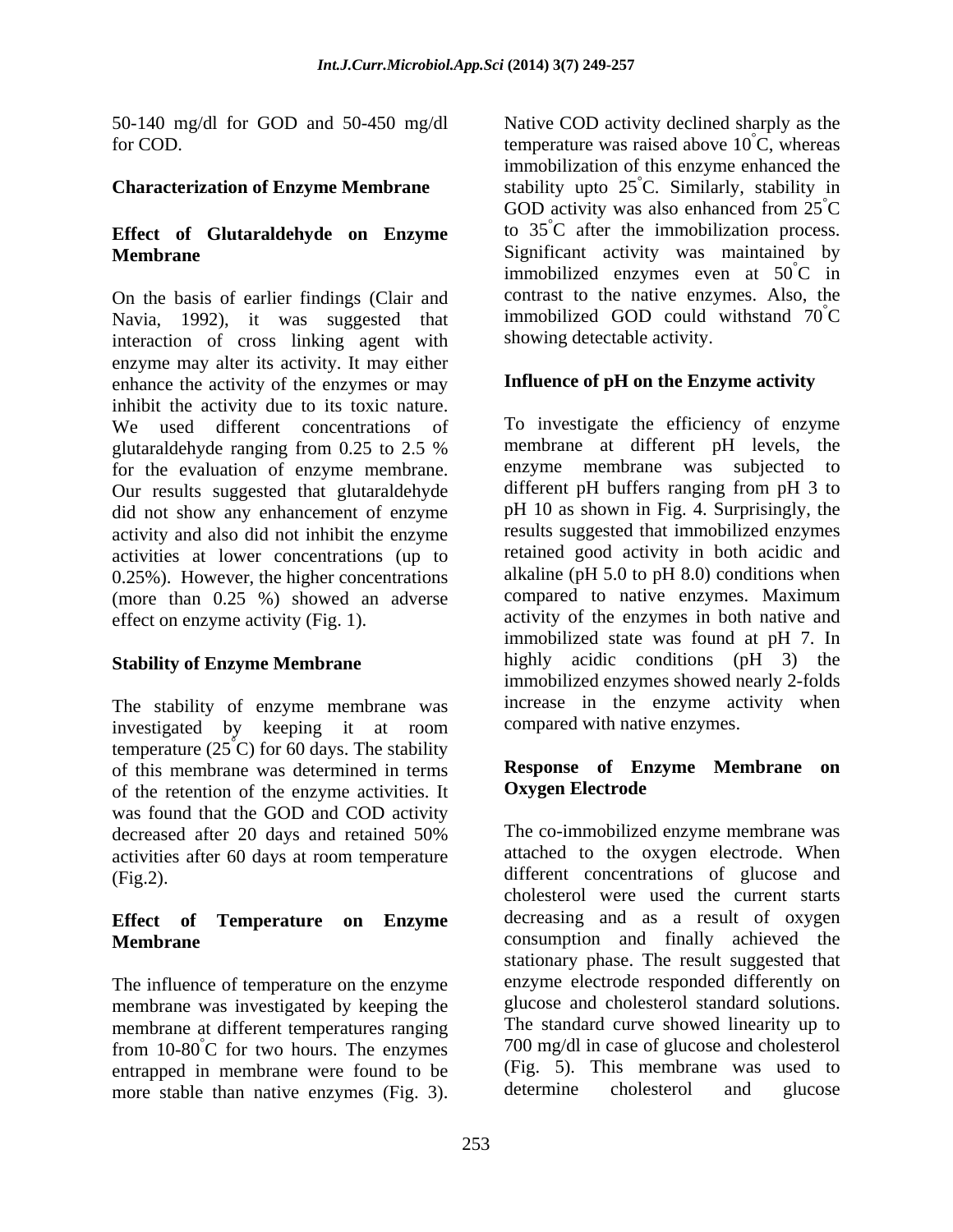concentration in various samples and the membrane was successfully used in the results were compared with different determination of glucose and cholesterol

successfully immobilized on polyvinyl resin its hydrophobic nature. Therefore, the use of (Commercial name Formvar). The enzyme this co-immobilized enzyme membrane in membrane was very thin and retained the estimation of glucose and cholesterol in maximum enzymatic activity without different pathological and food samples is leaching. The stability of enzyme membrane recommended. Further, the membrane also (after immobilization) at different pH and retains its potential to be used in biosensors temperature, improved to a great extent as compared to native enzymes. The enzyme

available methods (Fig-6). concentrations in different pathological and food samples. This enzyme membrane has a<br>The two enzymes GOD and COD were longer shelf - life which may be attributed to food samples. This enzyme membrane has a longer shelf - life which may be attributed to and bioreactors.

Figure 1: Effect of glutaraldehyde on co-immobilized membrane



Figure 2: Stability of co-immobilized enzymes

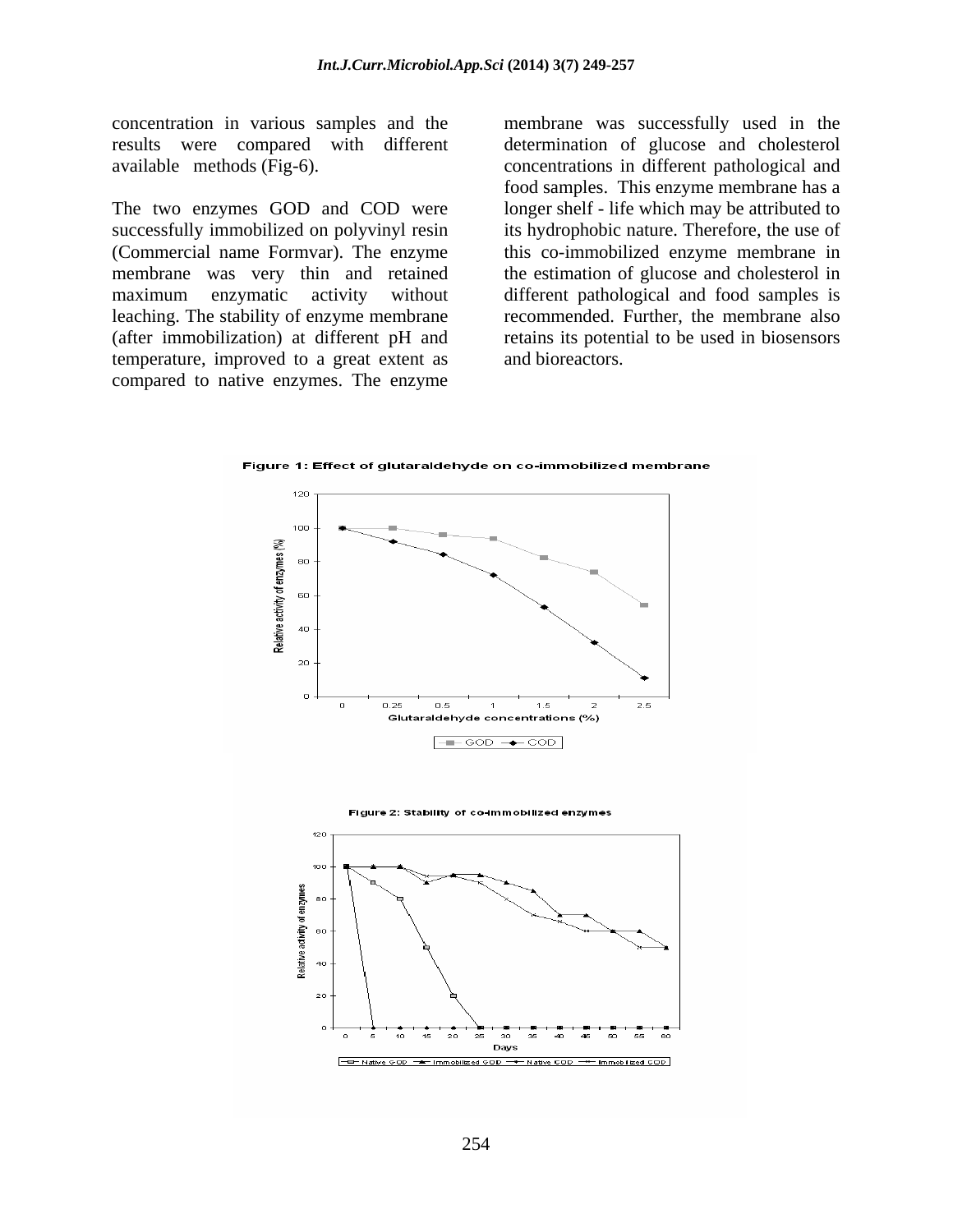

Figure 3: Effect of temperature on the co-immobilized enzymes



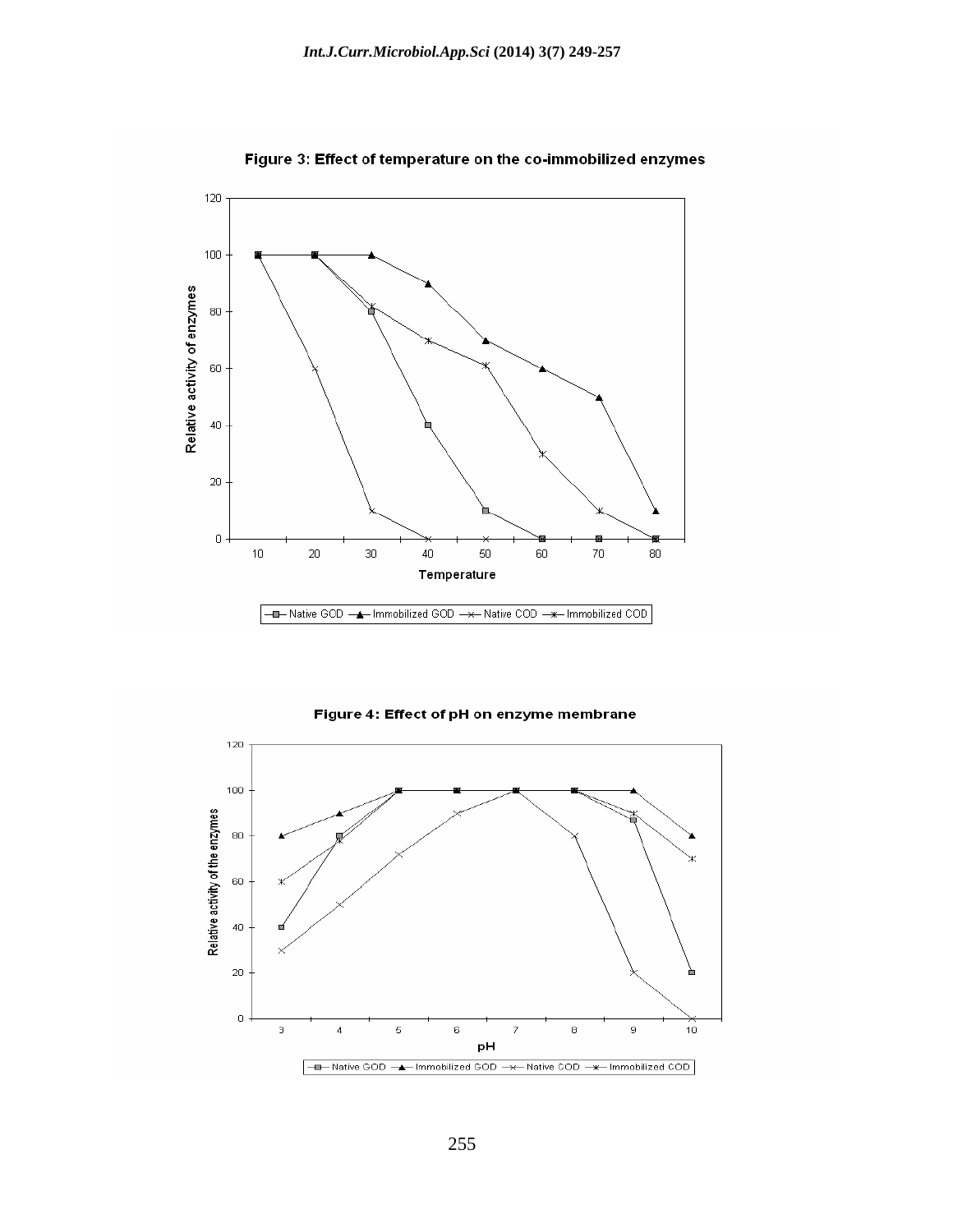